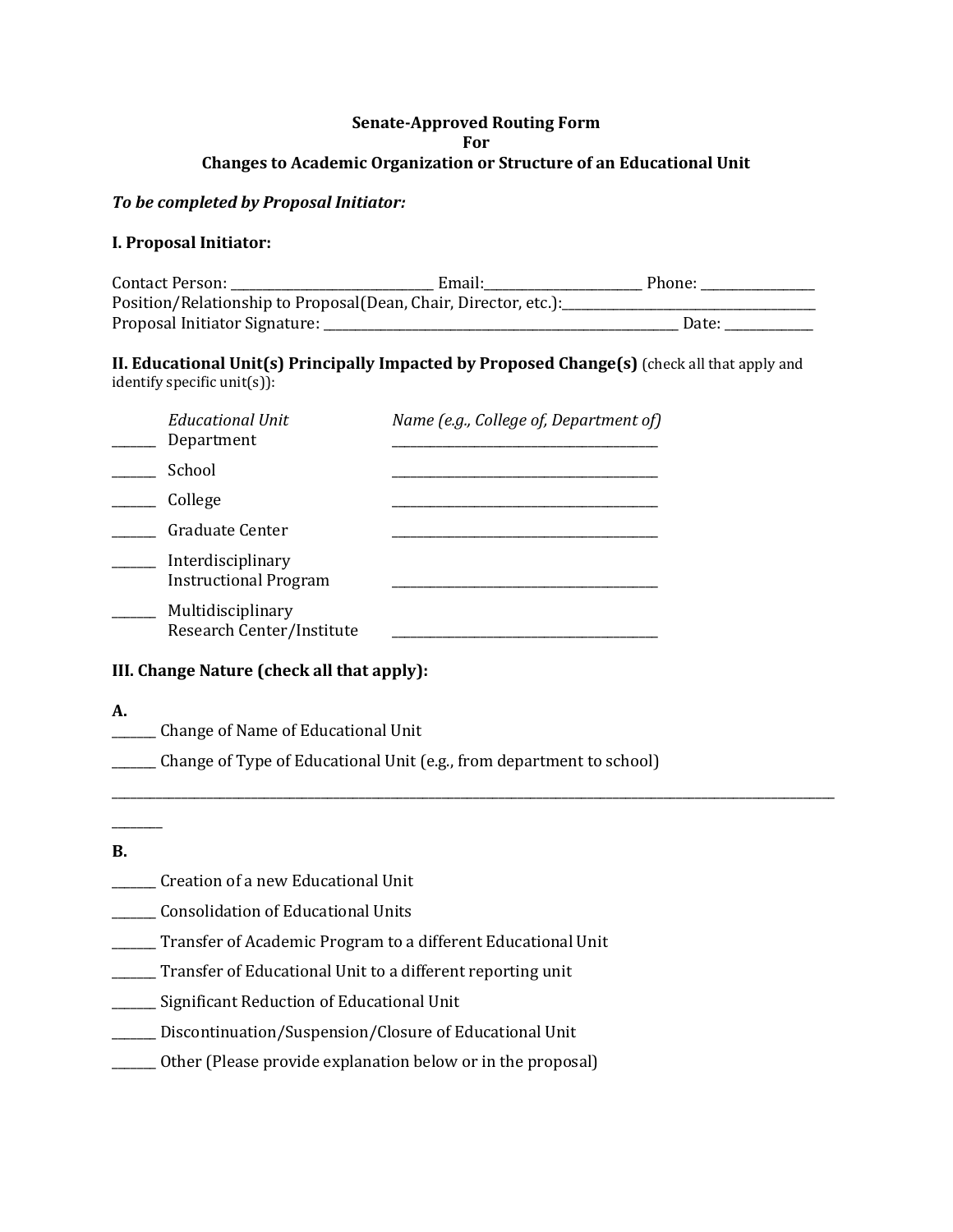#### *Due Diligence Review Steps to be addressed by: Senate Academic Organization and Structure Committee (SAOSC)/Senate Council/University Senate*

#### **SAOSC Review (SAOSC Chair to check all appropriate steps in review process):**

#### **For III.A. Changes:**

- SAOSC Review of Proposal
- Recommendation of SAOSC Committee for Additional/Joint Review by/with other University Senate Committee(s) (e.g., Academic Program Committee)

#### **For III.B. Changes:**

- Recommendation of SAOSC Committee for Additional/Joint Review by/with other University Senate Committee(s) (e.g., Academic Program Committee)
- \_\_\_\_\_ SAOSC Review of Proposal for Creation, Consolidation, Transfer, Closure, Discontinuation, or Significant Reduction of Educational Unit, or Transfer of Academic Program to a Different Educational Unit including Academic Considerations and other factors (attach record and documentation)
- Program Review in Past 3 years (attach documentation)
- Request to Provost for new Program Review (attach documentation)
- Open Hearing (attach documentation)
	- SAOSC information shared with unit 10 days prior to Hearing
	- \_\_\_\_\_ Open Hearing Procedures

#### **Timeline of Proposal Review**

#### **Date/Initial**

## Received by Senate Council Office

- Received by SAOSC
- Request made by SAOSC for Proposal Clarification and/or Additional Documentation
	- Receipt of SAOSC requested materials

#### **Senate Academic Organization and Structure Committee Vote**

Decision on Academic Status or Content of Academic Program (MDRC Review only): *Proposal Recommendation: Accept / Reject / Accept with Modification(s) Vote Tally: Yes\_\_\_\_\_\_\_\_\_\_\_\_\_\_\_\_ No\_\_\_\_\_\_\_\_\_\_\_\_\_\_ Abstain \_\_\_\_\_\_\_\_\_\_\_\_*  Provide modification explanation/documentation in this package

Recommendation/Advise on Organization/Reporting/Infrastructure (All Changes): *Proposal Recommendation: Accept / Reject / Accept with Modification(s) Vote Tally: Yes\_\_\_\_\_\_\_\_\_\_\_\_\_\_\_\_ No\_\_\_\_\_\_\_\_\_\_\_\_\_\_ Abstain \_\_\_\_\_\_\_\_\_\_\_\_*  Provide modification explanation/documentation in this package

#### **University Senate Council Vote**

Decision on Academic Status or Content of Academic Program (MDRC Review only): *Proposal Recommendation: Accept / Reject / Accept with Modification(s) Vote Tally: Yes\_\_\_\_\_\_\_\_\_\_\_\_\_\_\_\_ No\_\_\_\_\_\_\_\_\_\_\_\_\_\_ Abstain \_\_\_\_\_\_\_\_\_\_\_\_*  Provide modification explanation/documentation in this package